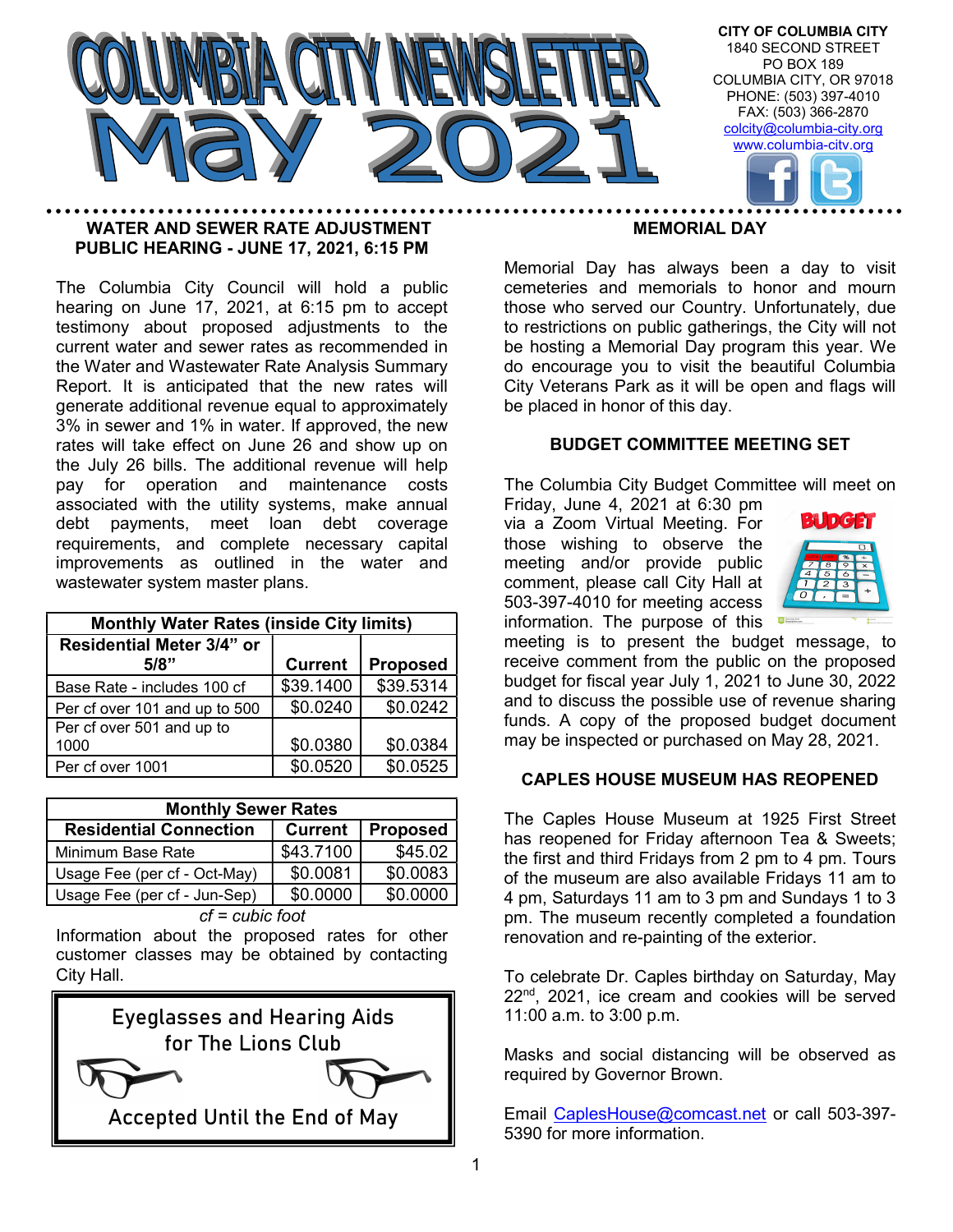### LOST AND FOUND

The following items were recently found and turned in to City Hall:

- A tablet and sweatshirt from Harvard Park.
- A phone from the area of Hwy 30 and I street.
- A white charger cord.

If you think one of these items might be yours, contact City Hall at 503-397-4010.

#### LIBRARY NEWS

The Columbia City Community Library has continued to serve our community throughout the pandemic with the checking out books, while reorganizing the library and our Secondhand Prose bookstore. The community has supported us by checking out books, buying books and joining Friends of the Library. This year we anticipate having a pared down City Celebration and will finally have a book sale! The library raffle quilt top is done and will be posted on Facebook. It will be quilted in the next month and raffle tickets will be available for sale by July.

Art in the Library. This month's featured artist is Dana Belisle. Her beautiful watercolor paintings will be on display for the month of May.

"I was fortunate enough to study art when in college in Minnesota, but I didn't try watercolor until I took a class at Southwest Oregon Community College from Sarah Spaugh with my daughter many years ago. I was hooked and have been painting with

watercolors ever since. Lately I have been studying with Lee Baughman at Clark College in Vancouver and with several local friends. I like to paint from our travels as well as Oregon scenes, especially from the Coast."



Secondhand Prose and Virtual Book Sale – May is Mystery Month. "Today, one in every three books sold is a crime novel. And despite its lack of artistic merit, the literature of murder tells us not what people thought they ought to read. It tells us what they really read." Lucy Worsley, The Art of the English Murder (2014).

Discover a new author this month, or read one of your favorite writers from our selection of approximately 25 hand selected mysteries.

All \$1 and \$2 books are in excellent or very good condition. This sale also includes approximately 70 additional fiction and non-fiction books.

To find the list of books, go to the library's new website: www.columbiacitycommunitylibrary.com and click on the link for the Virtual Book Sale. To be placed on the email list, please contact us at ccclibrary@live.com, or call us 503-366-8020 during business hours.

#### Library Hours:

Monday and Saturday 10 am to 2 pm Thursday 3 to 6 pm

#### Reach our book catalog:

https://columbiacitycommunitylibrary.follettdestiny.com

#### SERGEANTS CORNER

**Outdoor Activities.** With the longer days and nicer weather approaching, we will begin to see more activity near our streets and highways. As your driving around please keep an eye out for the walkers, runners and bicyclist. We all have to share the road and be courteous to one another during our travels. We will also be seeing an increase of children and pets outside during times of nicer weather. Watch your speed and be more cautious around the parks and pathways as their use will begin to increase as well.

During the month of April, we have completed 5 new written reports, 4 follow up reports and responded to the following calls: 2 assist fires, 3 animal complaints, 1 assist person, 1 assist outside agency,1 disturbance/fight, 2 domestics, 1 DUII, 3 cold frauds, 2 harassments, 1 juvenile problem, 1 runaway juvenile, 2 motorist assists, 2 noise complaints, 1 overdose, 2 parking complaints, 46 premise checks, 12 traffic stops, 3 traffic complaints, 4 suspicious vehicles, 4 suspicious persons, 1 welfare check, 1 suicide threat and 58 vacation checks; all in support of the agency's community policing programs and initiatives.

The Police Department would like to request your continued support in being our eyes and ears in the community. Please feel free to contact us via 9-1-1 (emergency), 503-397-4010 (office), or 503-397- 1521 (non-emergency dispatch).

Best regards ~ Sergeant Jerry Bartolomucci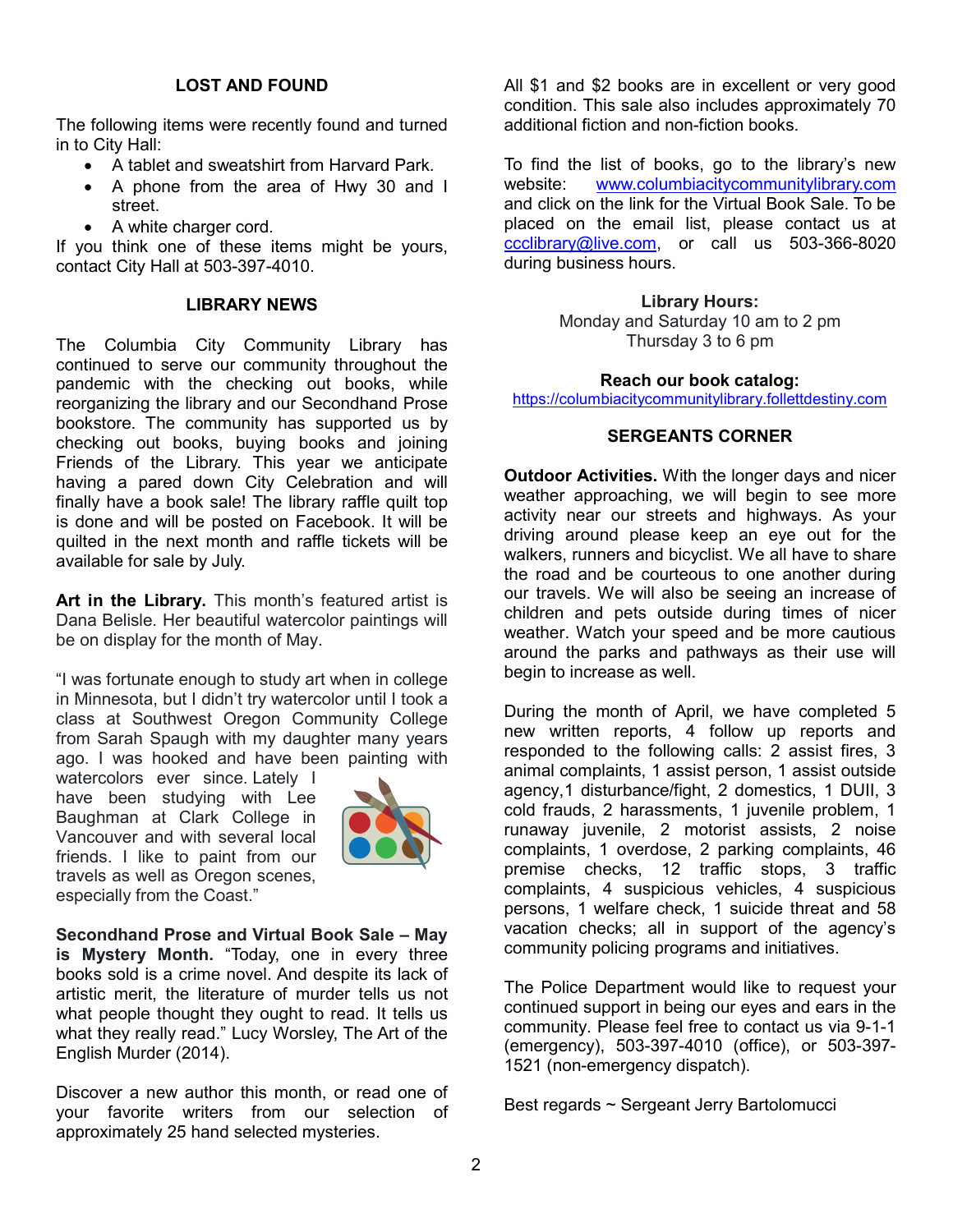### MONTHLY MEETING AND EVENT CALENDAR - MAY 2021

| May $4^{\text{th}}$  | 2:30 p.m.     | Audit Committee at City Hall                      |
|----------------------|---------------|---------------------------------------------------|
| May $13th$           | 6:00 p.m.     | Municipal Court via conference call*              |
| May 18 <sup>th</sup> | 6:30 p.m.     | Planning Commission Workshop via Zoom*            |
| May $20th$           | $6:15$ p.m.   | Regular City Council Meeting via conference call* |
| May $28th$           | $8:00$ a.m.   | 2021-22 City Budget available for public review   |
| May $31st$           | <b>CLOSED</b> | City Hall is closed on Memorial Day               |

\*For conference call and Zoom information contact City Hall

= = = = = = = = = = = = = = = = = = = = = = = = = = = = = = = = = = = = = = = = = = = = = = = = = = = = = = = = =

# CITIZEN SATISFACTION SURVEY

Columbia City provides a range of services to the community. We'd like to ask you to please take a moment to let us know how we are doing. Your input is important to us, and we look forward to hearing how we might better serve you. Your participation in this survey is completely voluntary, and you need not answer all of the questions.

### Your feedback is appreciated!

### Please return completed surveys to City Hall during the month of May

PO Box 189 • 1840 Second Street • Columbia City, Oregon 97018 Phone 503-397-4010  $\bullet$  Fax 503-366-2870 E-mail colcity@columbia-city.org • Web site www.columbia-city.org

### Question 1:

- A. In the past year or so have you or anyone in your household had direct contact with a representative of the City Hall Office? Yes\_\_\_\_\_\_\_\_\_ No\_\_\_\_\_\_\_\_\_\_ (skip to Question 2)
- B. If you answered yes to Question 1A, please indicate the nature of the contact(s) and rate your satisfaction (circle one): 1=not at all satisfied 5=very satisfied 5=very satisfied

| Water or Sewer Utility Payment or Inquiry      |  |  | 5 |
|------------------------------------------------|--|--|---|
| <b>Municipal Court Issue</b>                   |  |  | 5 |
| <b>Building, Plumbing or Mechanical Permit</b> |  |  | 5 |
| <b>Nuisance/Code Violation Complaint</b>       |  |  | 5 |
| <b>Land Use Related</b>                        |  |  | 5 |
| <b>Street Light Problem</b>                    |  |  | 5 |
| Other:                                         |  |  | 5 |

C. Additional suggestions or issues not specifically covered above:

\_\_\_\_\_\_\_\_\_\_\_\_\_\_\_\_\_\_\_\_\_\_\_\_\_\_\_\_\_\_\_\_\_\_\_\_\_\_\_\_\_\_\_\_\_\_\_\_\_\_\_\_\_\_\_\_\_\_\_\_\_\_\_\_\_\_\_\_\_\_\_\_\_\_\_\_\_\_\_\_ \_\_\_\_\_\_\_\_\_\_\_\_\_\_\_\_\_\_\_\_\_\_\_\_\_\_\_\_\_\_\_\_\_\_\_\_\_\_\_\_\_\_\_\_\_\_\_\_\_\_\_\_\_\_\_\_\_\_\_\_\_\_\_\_\_\_\_\_\_\_\_\_\_\_\_\_\_\_\_\_